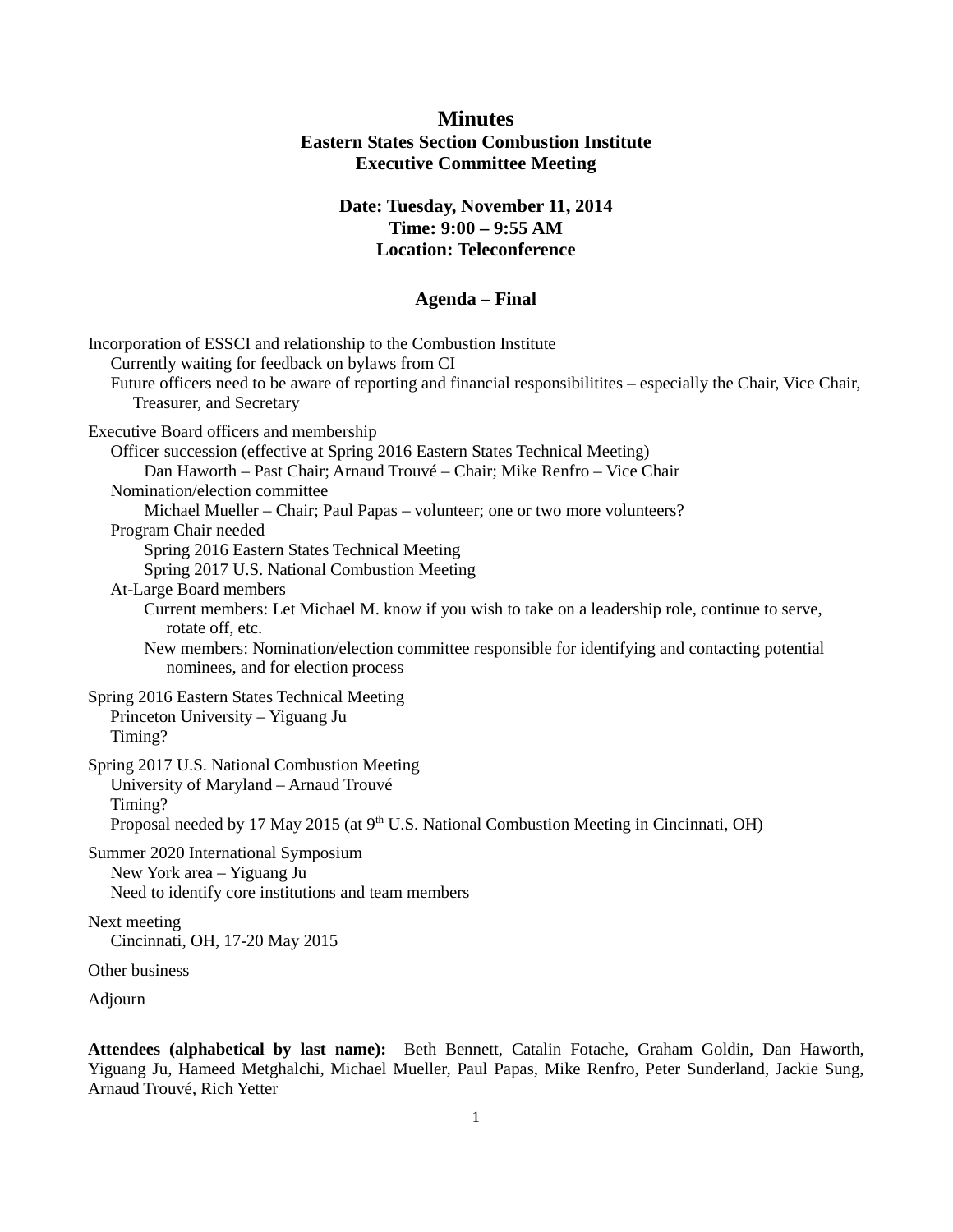**Call to order:** Meeting called to order at 9:00 AM, November 11, 2014, by Dan Haworth presiding as Chair of the ESSCI Executive Committee.

#### **Incorporation of ESSCI and relationship to the Combustion Institute**

- Dan stated that the process of incorporation is proceeding. He is currently awaiting feedback from the CI lawyers regarding whether our bylaws are appropriately written.
- Anyone who is thinking of volunteering to be an officer in the future (especially the positions of Chair, Vice Chair, Treasurer, and Secretary) should be aware of new responsibilities that may be forthcoming as a result of the incorporation process.

### **Executive Board officers and membership**

- Dan asked Mike R. whether he would agree to move up to Vice Chair as of the Spring 2016 Eastern States Technical Meeting. Mike R. agreed to do so.
- Dan asked for volunteers to join the Nominations/Elections committee. Jackie volunteered to do so.
- There was some discussion about the desired composition of the Executive Board. It was agreed that we want a mix of people from academia and industry. We also want members to work at geographically diverse institutions. The committee should poll the Executive Board for suggestions and then approach those individuals to ask them to run for election. Elections will be held in the Fall of 2015.
- The Executive Board will need a Program Chair (also known as "papers chair") for the 2016 Eastern States Technical Meeting. This position is not to be confused with the position of Arrangements Chair (also known as "local host"). The Program Chair will work closely with the CI in Pittsburgh. For the UConn meeting, Dan was the Program Chair. For the Clemson meeting, Arnaud was the Programs Chair. After a brief discussion, Mike R. interjected that – due to the usual succession of leadership positions – he is "still on the hook" for being the Program Chair for the 2016 meeting. Therefore, the problem of finding a Program Chair for the 2016 meeting is solved. However, we will still need a new Program Chair (to go into effect at the end of the 2016 meeting), and that person will be responsible for the 2017 U.S. National Combustion Meeting (being hosted by ESSCI) and the 2018 Eastern States Technical Meeting.
- Regarding other positions on the Executive Board, Beth indicated that she would be interested in continuing as Secretary. Yiguang doesn't want to continue as Treasurer.
- For the 2017 U.S. National Combustion Meeting (and, presumably, the 2018 Eastern States Technical Meeting), Yiguang volunteered to be Program Chair. Dan pointed out that Yiguang can't be both the Arrangements Chair and the Program Chair, but Yiguang said that Mike M. could be the Arrangements Chair.
- Finally, Yiguang offered his opinion that people shouldn't stay too long in one position.

## **Spring 2016 Eastern States Technical Meeting**

Dan asked Executive Board members for suggestions on when to have the Spring 2016 Eastern States Technical Meeting. It was felt that having the meeting in May puts it too close to the Symposium, and Beth also mentioned that a May meeting is likely to conflict with graduation at several universities. For these reasons, a March 2016 meeting would be preferred. Yiguang stated that Spring Break at Princeton is around March 13 to March 20, so that week could be a good window in which to hold the Spring 2016 meeting.

## **Spring 2017 U.S. National Combustion Meeting**

Dan stated that Arnaud, along with others at the University of Maryland, has volunteered to host the Spring 2017 U.S. National Meeting. Arnaud will be the main point of contact. He mentioned that there are 12 people involved in combustion research at Maryland, and that he is aware that they must develop a draft proposal by the U.S. National Meeting in Cincinnati.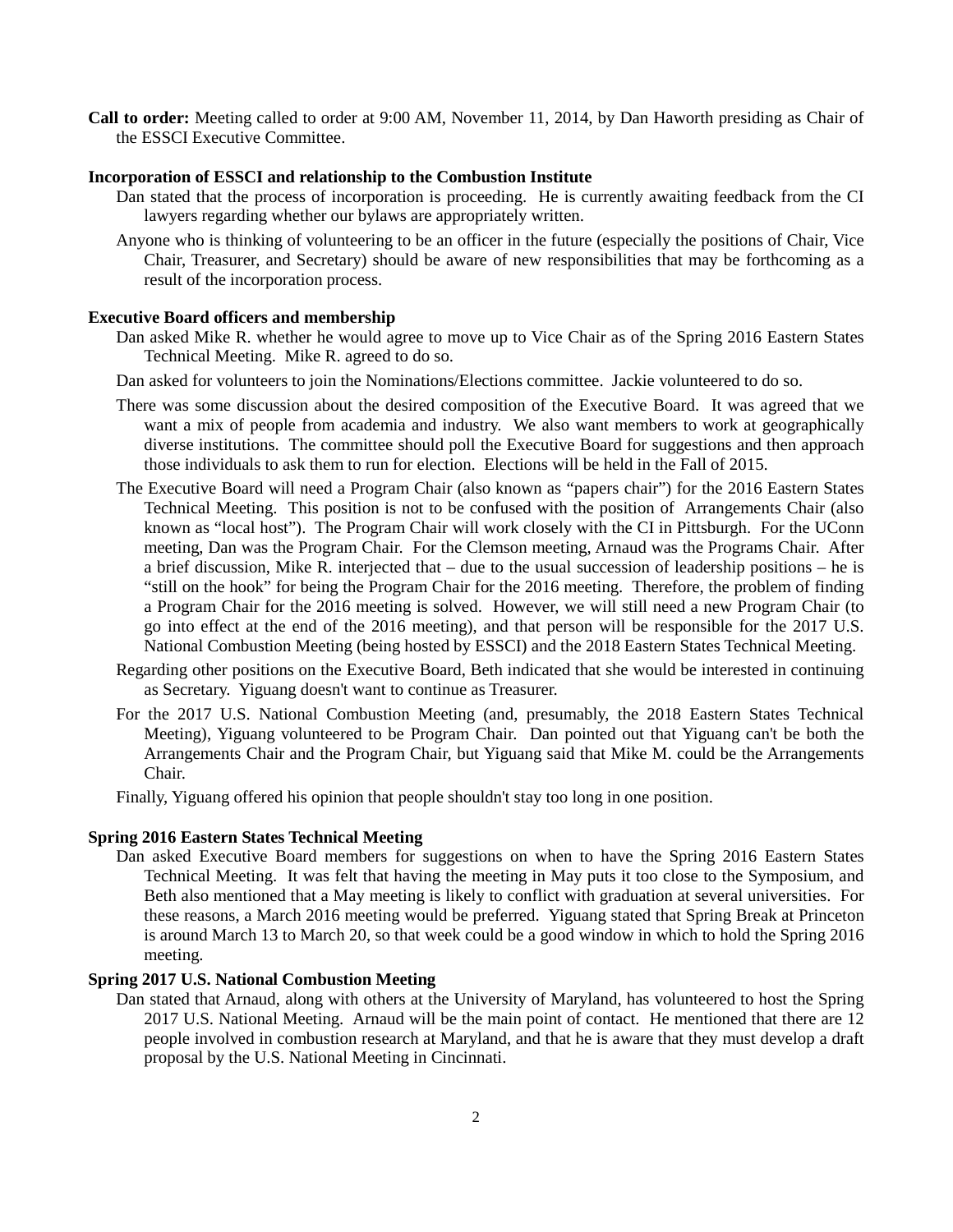- Arnaud stated that there is significant construction occurring on and near campus right now. He will therefore work on two versions of the draft proposal: one that uses only the existing buildings, and one that uses existing and new facilities. He also stated that it is necessary to book the facilities one year in advance of the meeting.
- There was some discussion about when to have the meeting. Because it will be in the spring of an oddnumbered year, the SIAM numerical combustion meeting will be around the same time; we will need to find out when it will be in order to avoid a conflict.

### **Spring 2020 International Symposium**

- Dan stated that the Combustion Institute has suggested two possibilities for the location of the Spring 2020 International Symposium: the NY/NJ area and Washington, D.C. Considerable discussion followed about developing a proposal for the NY/NJ area.
- Yiguang began by saying that Mike M. has identified several large hotels in NYC that can accommodate a big group. For a social outing, there could be a NY-area cruise or a barbecue on the beach in Sandy Hook, NJ.
- Arnaud asked for clarification about the location. Mike M. replied that if the Symposium is to be held at a hotel, then it has to be in midtown Manhattan, because that is where there are hotels that can accommodate 1500-2000 people. The price of the hotel rooms is comparable to the hotel rooms that were available for the recent Symposium in San Francisco. The alternative is to have the Symposium at a convention center, several of which exist on the NY and NJ sides of the Hudson River.
- Catalin suggested the possibility of having the Symposium at a casino, such as at Foxwoods (in CT) or in Atlantic City. Hameed commented that international attendees would likely prefer NY. Mike R. agreed that NYC would be better than remote casinos in CT, and Beth pointed out that everyone would have to rent cars to get to the casinos, which would be a disadvantage. The consensus was that NYC would be preferable.
- Mike M. continued on to say that transportation would be easy for a Manhattan meeting. Attendees could fly into the NY-area airports and then take public transportation to their hotels. He also emphasized the need to negotiate so that the hotel rates are not exorbitant.
- Dan stated that the next step is to think about putting together a coalition of institutions and people. We need to have senior people involved and engaged in the proposal; they need to do more than just put their names on a list and then delegate to their overworked junior colleagues. The following institutions/companies were suggested by Board members: Princeton, UConn, Penn State, Yale, UTRC, FM Global, ExxonMobil, GE Research Center, Rutgers, Columbia, Northeastern, Boston University, MIT, Harvard, and Cornell.
- Dan said that we will discuss this topic further at the Executive Board meeting in Cincinnati in May, so that a formal proposal can be submitted at the next Symposium (summer of 2016). Yiguang responded that Jim Driscoll is already asking for a proposal. Dan then said that he will contact Barb Waronek for clarification on what is needed and when. Yiguang will also talk with previous meeting organizers to ask what timeline they followed.

#### **Next meeting**

Dan reminded everyone that the next Executive Board meeting will be held in Cincinnati at the U.S. National Combustion Meeting in May 2015. He asked whether everyone will be there. Beth stated that because graduation at Yale is on Monday, May 18, she will have to fly to Cincinnati on Monday evening; she will thus miss the Executive Board meeting (which will occur on Sunday afternoon) but could participate via phone. Dan will check to see if a phone link will be available for the conference room. Everyone else plans to be in Cincinnati for the Executive Board meeting, except for Graham, who will be traveling elsewhere.